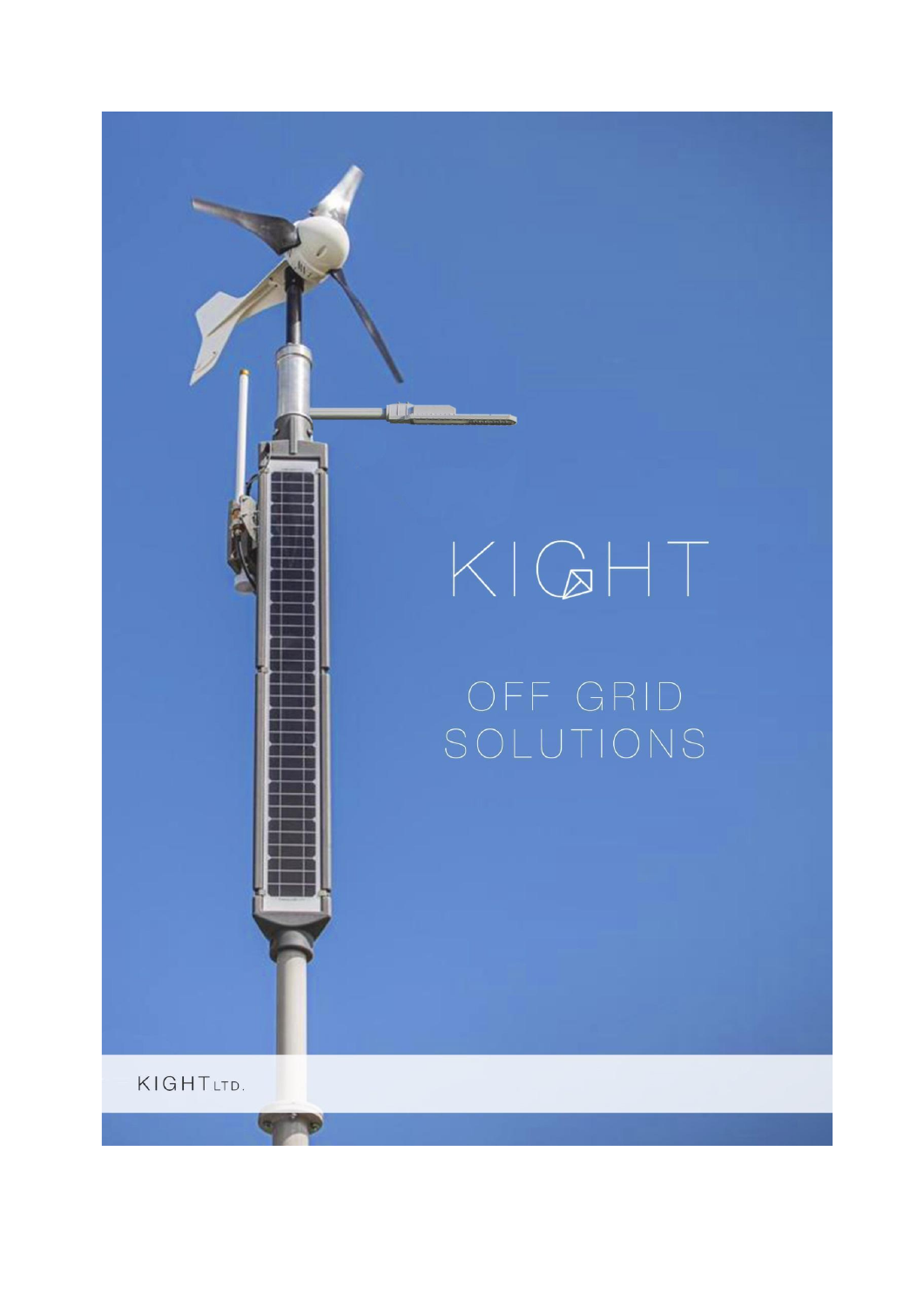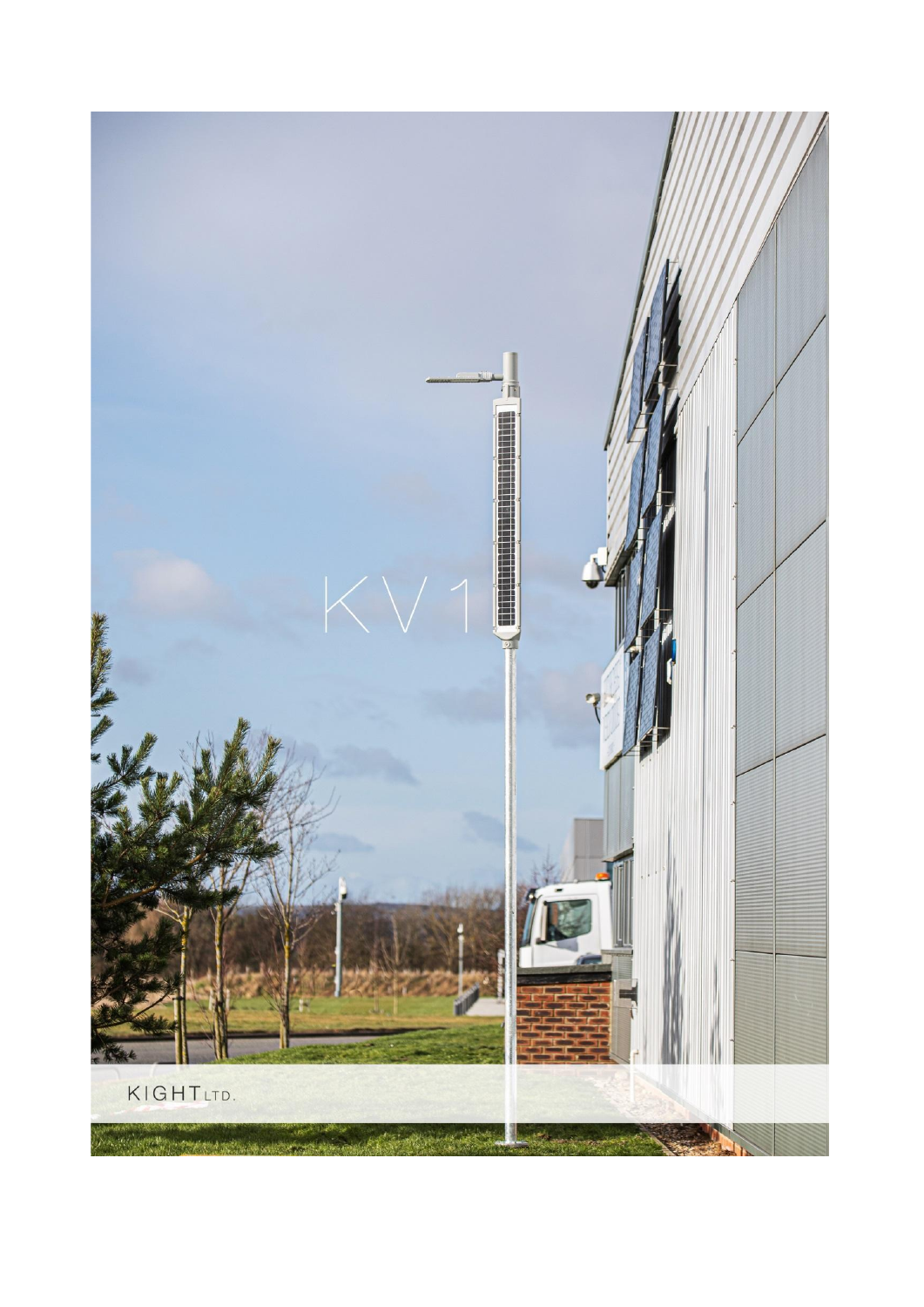## Off-Grid Solar Street Lighting - Product Specifications (KV1)

Standalone DC, off grid, LED Street Lighting Luminaire coupled with solar PV, solar charge controller, battery storage and smart lighting control & monitoring.

Our range of standalone, off-grid solutions have many unique selling propositions, such as our patented solar holder. Our unique design means that our solar panels sit vertically down the column shaft and can be stacked to provide additional renewable energy generation and increase the output power of the lantern, to meet various operational requirements. The positioning of the solar holder also ensures it captures the maximum available solar radiation, especially during winter days, when the sun is low in the sky.

Our innovative design means that our solar panels require no maintenance, as they are self-cleaning, do not collect dust or snow like traditionally mounted solar panels, ensuring sufficient solar generation, without large solar panels sticking out of the column, whilst at the same time guaranteeing the lantern is operational throughout the year.

In operational deployment our solutions measured lumen output and lighting spread outperforms traditional grid connected, comparable street lanterns, from both an output and spread perspective. In addition, our lantern and solar holder are both rotary moulded from recycled plastic, which can also be fully recycled at the end of its very long life, making our solutions truly green.

The nature of the construction of our lanterns and solar holder means that they are extremely robust, exceeding the IK10 specifications, making our solution vandal proof and perfect for city wide, off-grid and coastal deployment. In addition, being rotary moulded, means our lanterns and solar holders do not require powder coating, ensuring our solutions maintain their appearance without degrading throughout their very long lifetime.

- 1. **Solar PV cells 36** 2.6W / 125x125mm / Relative efficiency at low light 97.3% / Si Polycrystalline. Producing 93.6w / 0.4% annual degradation
- 2. **Solar Charge Controller -** MPPT / 99% efficiency
- 3. **Battery Storage** 192Ah of useable energy / 95% Round Trip Efficiency / li-ion / 1% annual degradation.
- 4. **Luminaire -** Vision 12v ID producing 183 lumens per watt. (Total Lumen 2200)

Die Cast aluminium LED data: Impact rating: IK10 CRI: 80+ Weight: 1.5kg CRI shift over life: 3% Wind factor: 0.026

Lifespan characteristics<sup>\*</sup>: Accreditation: LM80/TM21 data: CE certification

Ingress Protection: IP 67 LED model: LUMILEDS LuxeOn REBEL 5050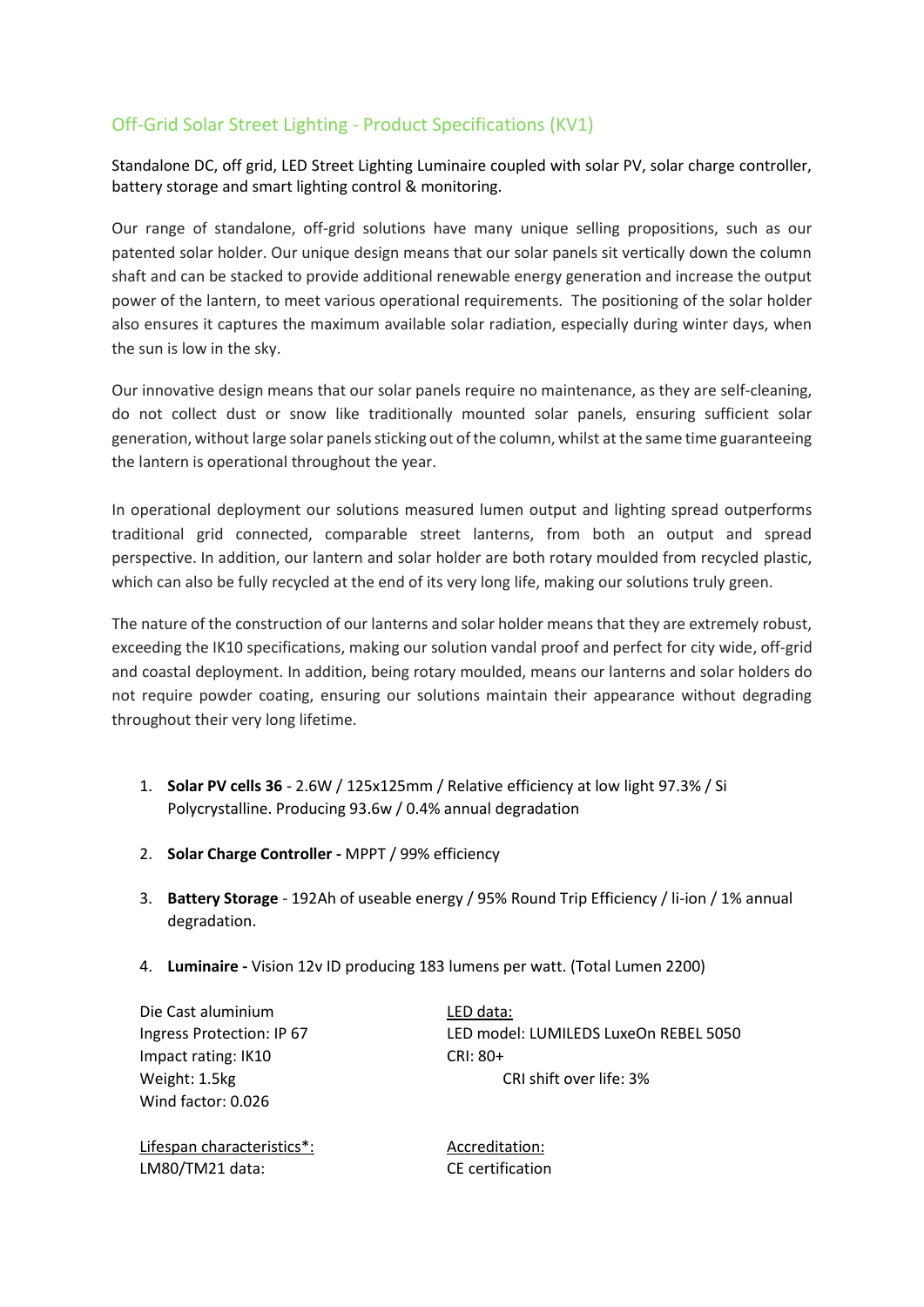L90: 102,000 HRS ROHS certification L80: 114,000 HRS LIAQA L70: 120,000 HRS ENEC Failure rate: B10: 110,000 HRS



#### LUMINAIRE PHOTOMETRIC TEST REPORT



# Example Deployment: Birmingham

#### Methodology

We have used three demand profiles for the lights. These are taken from the daily nautical twilight times for Birmingham.

- 1. profile 1 assumes the lights need to be on 100% of the time during nautical twilight *(up to 13 hours during winter)*
- 2. profile 2 assumes the lights are on 50% of the time during midnight to 5am and 100% for the rest of nautical twilight.
- 3. profile 3 assumes the lights are on 25% of the time during midnight to 5am and 100% for the rest of nautical twilight.

*Figure 1 – Demand profiles*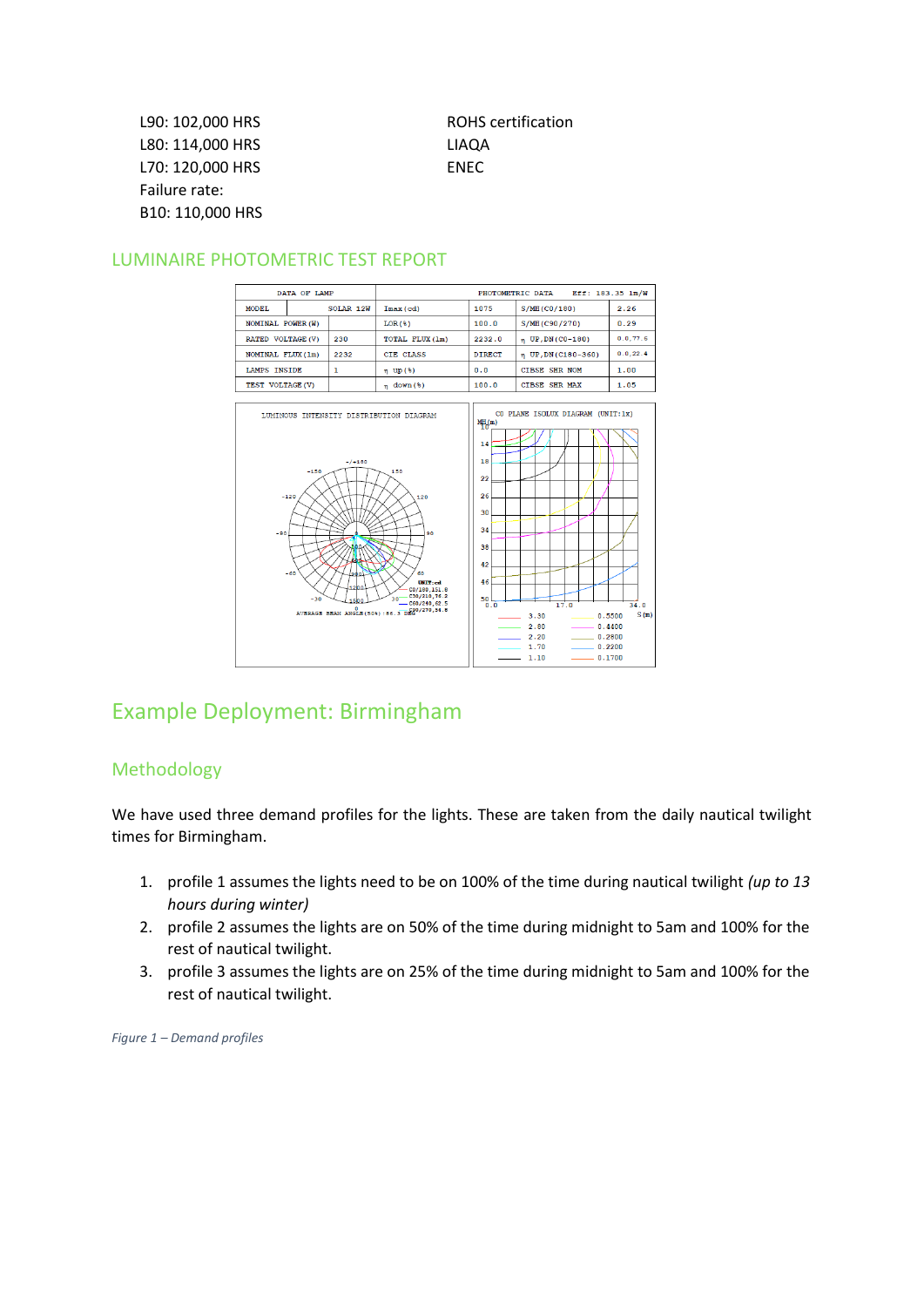

Results

- The generation potential using two different orientations, north and south facing.
- The energy demand from the two different demand profiles compared with the generation profile.

#### South Facing

|  | Table 1 – Solar PV irradiation per module with south facing configuration |  |  |  |  |
|--|---------------------------------------------------------------------------|--|--|--|--|
|--|---------------------------------------------------------------------------|--|--|--|--|

| <b>Period</b> | <b>Module output</b> | $243^\circ$ | $117^\circ$ | $0^{\circ}$ | <b>Total Whs</b> |
|---------------|----------------------|-------------|-------------|-------------|------------------|
| Jan           | 2.65                 | 1,188       | 876         | 182         | 2,246            |
| Feb           | 2.65                 | 1,124       | 786         | 332         | 2,241            |
| Mar           | 2.65                 | 2,295       | 1,765       | 735         | 4,794            |
| Apr           | 2.65                 | 2,828       | 2,613       | 1,169       | 6,609            |
| May           | 2.65                 | 2,519       | 2,819       | 1,460       | 6,799            |
| Jun           | 2.65                 | 2,810       | 2,828       | 1,749       | 7,386            |
| Jul           | 2.65                 | 2,795       | 2,637       | 1,628       | 7,060            |
| Aug           | 2.65                 | 2,391       | 2,083       | 1,125       | 5,598            |
| Sep           | 2.65                 | 2,489       | 1,913       | 857         | 5,259            |
| Oct           | 2.65                 | 1,418       | 1,387       | 521         | 3,326            |
| Nov           | 2.65                 | 1,126       | 903         | 278         | 2,306            |
| Dec           | 2.65                 | 1,000       | 788         | 166         | 1,954            |
| Total         | 2.65                 | 23,983      | 21,397      | 10,200      | 55,580           |

#### North Facing

*Table 2 – Solar PV irradiation per module with north facing configuration*

| Period | <b>Module output</b> | $58^\circ$ | $292^\circ$ | $180^\circ$ | <b>Total Whs</b> |
|--------|----------------------|------------|-------------|-------------|------------------|
| Jan    | 2.65                 | 191        | 302         | 1,935       | 2,428            |
| Feb    | 2.65                 | 383        | 529         | 1,445       | 2,356            |
| Mar    | 2.65                 | 978        | 1,348       | 2,616       | 4,942            |
| Apr    | 2.65                 | 1,711      | 2,106       | 2,903       | 6,719            |
| May    | 2.65                 | 2,200      | 2,228       | 2,432       | 6,860            |
| Jun    | 2.65                 | 2,351      | 2,643       | 2,447       | 7,441            |
| Jul    | 2.65                 | 2,145      | 2,607       | 2,353       | 7,105            |
| Aug    | 2.65                 | 1,500      | 1,960       | 2,207       | 5,667            |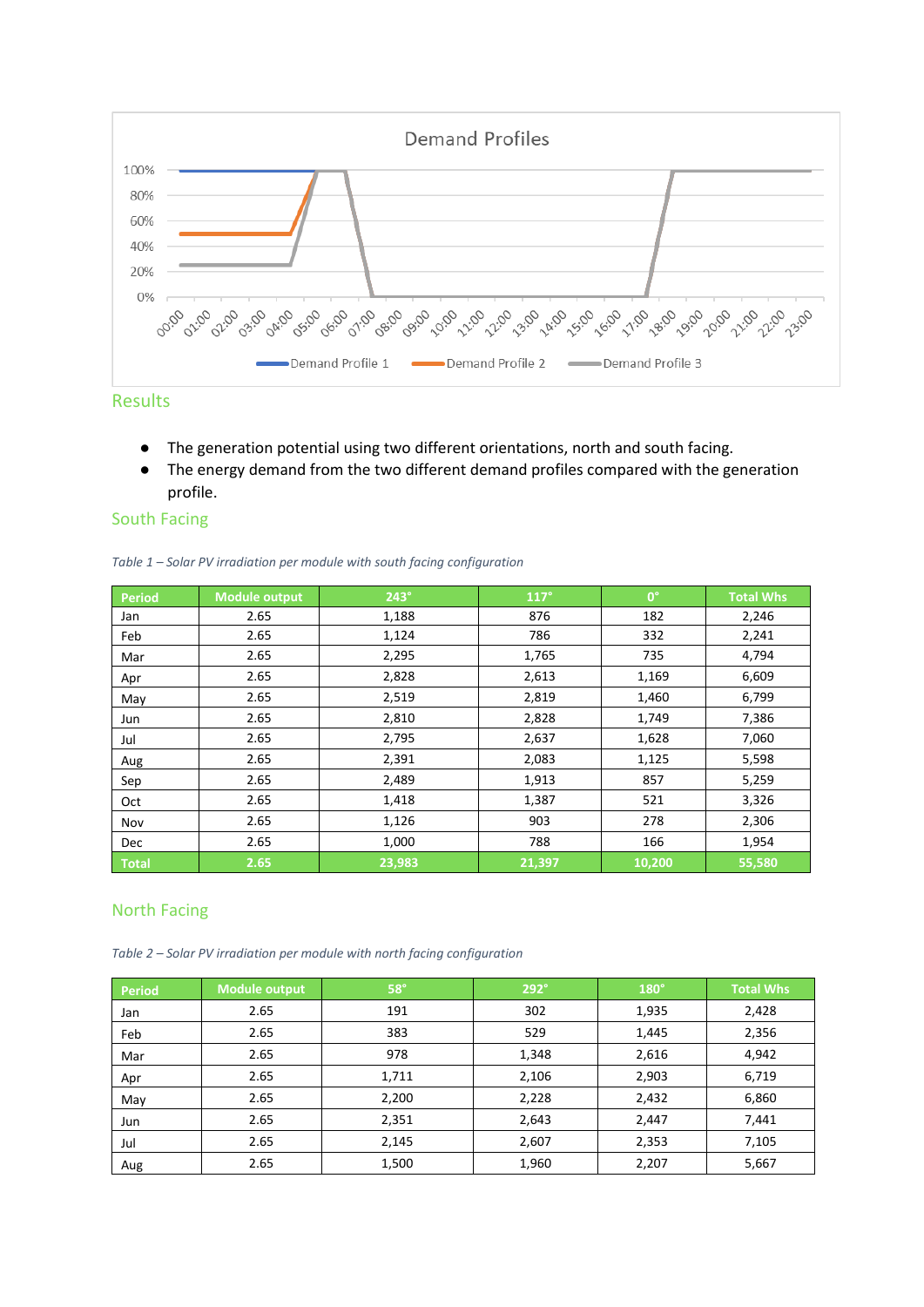| Sep   | 2.65 | 1,164  | 1,645  | 2,551  | 5,359  |
|-------|------|--------|--------|--------|--------|
| Oct   | 2.65 | 660    | 784    | 2,006  | 3,450  |
| Nov   | 2.65 | 299    | 395    | 1,763  | 2,456  |
| Dec   | 2.65 | 167    | 230    | 1,728  | 2,125  |
| Total | 2.65 | 13,747 | 16,777 | 26,385 | 56,909 |

From the results we can conclude that the north facing configuration generates the most energy (although only an additional 2%).

In the south facing orientation, the split of energy is 43% / 38% / 18% and for the north facing orientation the split of energy is 24% / 29% / 46%.

#### Demand Profile 1

*Table 3 - Solar PV demand profile 1 (100% lighting during twilight hours)*

| Month | Generation | Available | Demand   | Gen <       | Days - Gen < | Average | Days - Storage < |
|-------|------------|-----------|----------|-------------|--------------|---------|------------------|
|       | (Wh)       | Energy    |          | Demand      | Demand       | SOC.    | Demand           |
| Jan   | 2,428.03   | 2,283.56  | 4,776.00 | $-2,492.44$ | 29           | 2%      | 28               |
| Feb   | 2,356.23   | 2.216.03  | 3.924.00 | $-1,707.97$ | 24           | 5%      | 21               |
| Mar   | 4,942.30   | 4,648.23  | 3,588.00 | 1,060.23    | 8            | 85%     | 2                |
| Apr   | 6,719.45   | 6,319.65  | 2,688.00 | 3,631.65    | 0            | 100%    | 0                |
| May   | 6,859.90   | 6,451.74  | 1,788.00 | 4,663.74    | 2            | 99%     | 0                |
| Jun   | 7,441.19   | 6,998.43  | 1,080.00 | 5,918.43    | 0            | 100%    | 0                |
| Jul   | 7.104.92   | 6.682.18  | 1,464.00 | 5,218.18    | $\mathbf{0}$ | 100%    | $\Omega$         |
| Aug   | 5,666.89   | 5,329.71  | 2,364.00 | 2,965.71    | 3            | 99%     | 0                |
| Sep   | 5,359.24   | 5.040.36  | 3,156.00 | 1,884.36    | 8            | 93%     | 0                |
| Oct   | 3,450.03   | 3,244.75  | 4,080.00 | $-835.25$   | 21           | 40%     | 11               |
| Nov   | 2,456.41   | 2,310.25  | 4,560.00 | $-2,249.75$ | 27           | 3%      | 24               |
| Dec.  | 2.124.73   | 1,998.30  | 4.836.00 | $-2.837.70$ | 31           | 0%      | 31               |
|       |            |           |          |             | 153          |         | 117              |

#### Demand Profile 2

*Table 4 - Solar PV demand profile 2 (100% lighting except between 12-5am where is it 50%)*

| Month | Generation<br>(Wh) | Available<br>Energy | <b>Demand</b> | Gen $\leq$<br>Demand | Days - Gen <<br>Demand | Average<br>SOC. | Days - Storage <<br>Demand |
|-------|--------------------|---------------------|---------------|----------------------|------------------------|-----------------|----------------------------|
| Jan   | 2,428.03           | 2,283.56            | 3,846.00      | $-1,562.44$          | 25                     | 7%              | 20                         |
| Feb   | 2,356.23           | 2.216.03            | 3,084.00      | $-867.97$            | 21                     | 15%             | 16                         |
| Mar   | 4,942.30           | 4,648.23            | 2,658.00      | 1,990.23             | 5                      | 95%             | 0                          |
| Apr   | 6,719.45           | 6,319.65            | 1,788.00      | 4,531.65             | 0                      | 100%            | 0                          |
| May   | 6,859.90           | 6,451.74            | 1,044.00      | 5,407.74             | 1                      | 100%            | 0                          |
| Jun   | 7,441.19           | 6,998.43            | 540.00        | 6,458.43             | 0                      | 100%            | 0                          |
| Jul   | 7,104.92           | 6,682.18            | 792.00        | 5,890.18             | $\Omega$               | 100%            | 0                          |
| Aug   | 5,666.89           | 5,329.71            | 1,470.00      | 3,859.71             | 2                      | 100%            | 0                          |
| Sep   | 5,359.24           | 5,040.36            | 2,256.00      | 2,784.36             | 4                      | 98%             | $\Omega$                   |
| Oct.  | 3,450.03           | 3,244.75            | 3,150.00      | 94.75                | 15                     | 60%             | 4                          |
| Nov   | 2,456.41           | 2,310.25            | 3,660.00      | $-1,349.75$          | 23                     | 10%             | 17                         |
| Dec   | 2,124.73           | 1,998.30            | 3,906.00      | $-1,907.70$          | 29                     | 2%              | 24                         |
|       |                    |                     |               |                      | 125                    |                 | 81                         |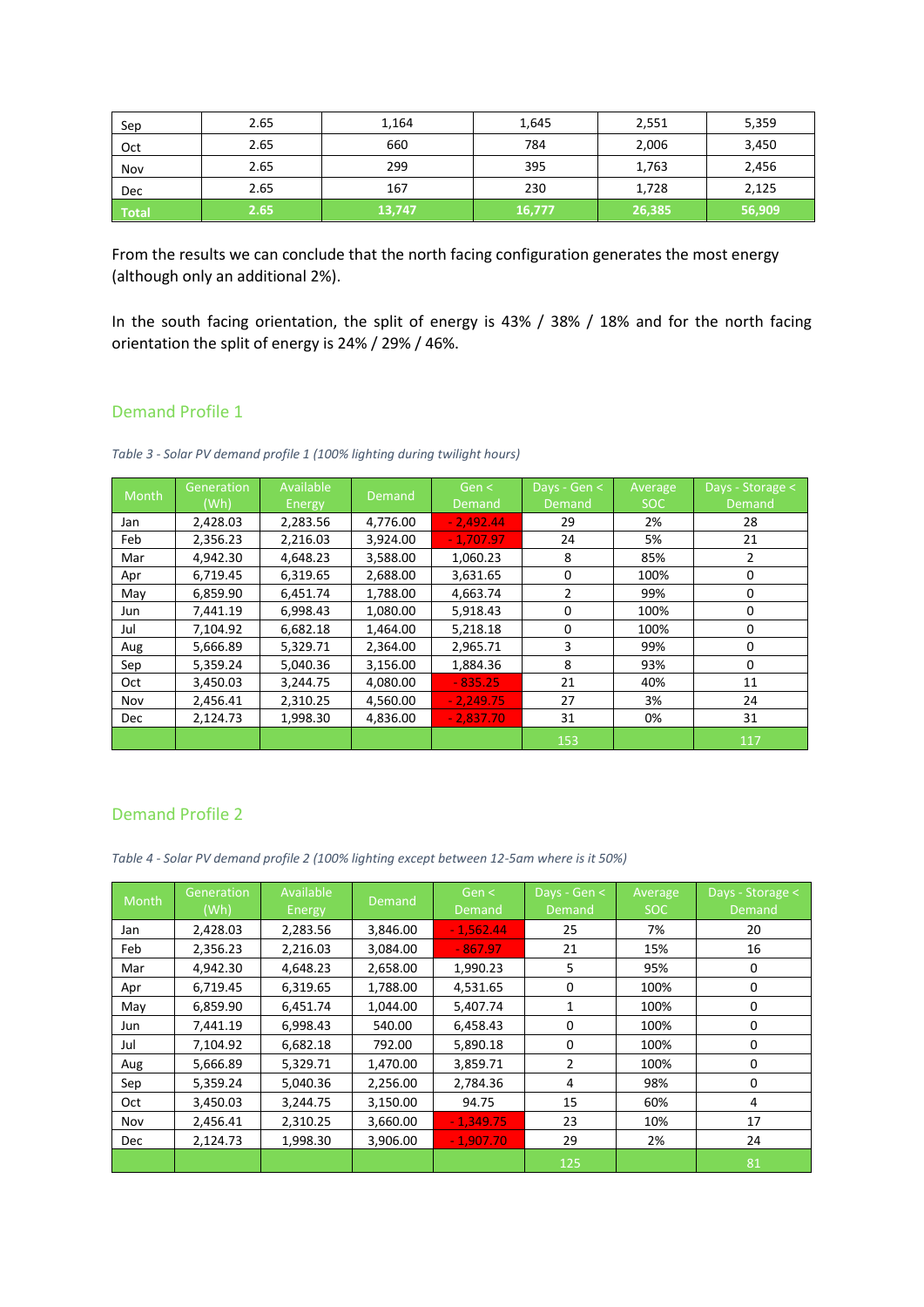#### Demand Profile 3

| Month      | Generation<br>(Wh) | Available<br>Energy | Demand   | Gen <<br>Demand | Days - Gen <<br>Demand | Average<br><b>SOC</b> | Days - Storage <<br>Demand |
|------------|--------------------|---------------------|----------|-----------------|------------------------|-----------------------|----------------------------|
| Jan        | 2,428.03           | 2,283.56            | 3,381.00 | $-1,097.44$     | 24                     | 16%                   | 15                         |
| Feb        | 2,356.23           | 2,216.03            | 2,664.00 | $-447.97$       | 19                     | 30%                   | 14                         |
| Mar        | 4,942.30           | 4,648.23            | 2,193.00 | 2,455.23        | 3                      | 99%                   | 0                          |
| Apr        | 6,719.45           | 6,319.65            | 1,338.00 | 4,981.65        | 0                      | 100%                  | 0                          |
| May        | 6,859.90           | 6.451.74            | 672.00   | 5,779.74        | $\Omega$               | 100%                  | 0                          |
| Jun        | 7,441.19           | 6,998.43            | 270.00   | 6,728.43        | 0                      | 100%                  | 0                          |
| Jul        | 7.104.92           | 6.682.18            | 456.00   | 6,226.18        | $\Omega$               | 100%                  | 0                          |
| Aug        | 5,666.89           | 5,329.71            | 1,023.00 | 4,306.71        |                        | 100%                  | 0                          |
| Sep        | 5,359.24           | 5,040.36            | 1,806.00 | 3,234.36        | 4                      | 99%                   | 0                          |
| Oct        | 3,450.03           | 3,244.75            | 2,685.00 | 559.75          | 15                     | 79%                   | 0                          |
| Nov        | 2,456.41           | 2,310.25            | 3,210.00 | $-899.75$       | 22                     | 21%                   | 15                         |
| <b>Dec</b> | 2,124.73           | 1,998.30            | 3,441.00 | $-1,442.70$     | 24                     | 14%                   | 21                         |
|            |                    |                     |          |                 | 112                    |                       | 65                         |

*Table 5 – Solar PV demand profile 3 (100% lighting except between 12-5am where is it 25%)*

The tables above show the total amount generated by the solar PV. If generation is insufficient to meet demand then you have a negative value. There are some months that have a positive value for the month, but there are still days with insufficient generation. The average state of charge (SOC) looks at the capacity of the battery. If it is low that means it is struggling to get fully charged. The final column shows how many days demand cannot be met.

### **Conclusion**

The current specification of 2.6W cells and 192Ah of available battery storage is insufficient to cover the winter months in all demand scenarios in the location selected. This is before taking into account the degradation of the solar PV and battery, which would reduce generation and storage capacity over time.

For this system to be suitable in the UK, wind should be considered, as the generation profile is more closely aligned with the demand profile for street lighting.

# Example Deployment: The Gambia

#### Methodology

We used the current system to model the generation capacity in the Gambia. Unfortunately, there is no irradiation data available for the Gambia so we used the nearest location, which was Kaolack in Senegal, about 120km north of Banjul.